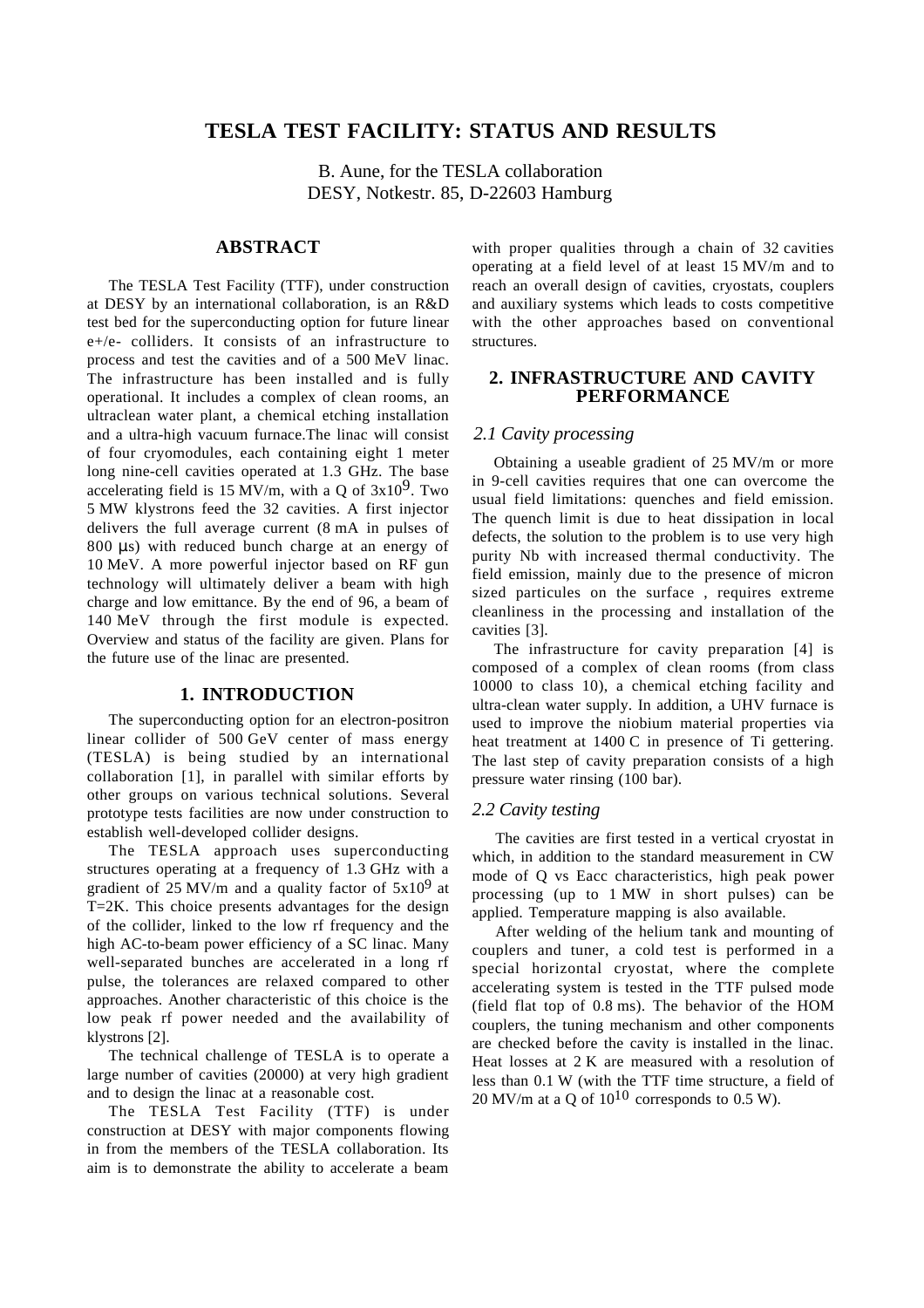### *2.3 Cavity and coupler performance*

Forty cavities will be fabricated by several companies, processed and tested at DESY and installed in the linac. The installation of the injector and the first module by the end of this year requires 9 cavities. At this moment, 14 cavities have been delivered, and tests have been performed on 10 of them [5]. Very encouraging results have been obtained. In CW mode, fields in excess of 20 MV/m with Q higher than  $5x10<sup>9</sup>$  have been reached. In the last series of tests, the quench field was always reached without field emission and no rf processing was needed. The best result is a field of 26 MV/m with a Q of  $3x10^{10}$ . In some cases, however, the quench field is around 12 MV/m and an increase of surface resistance with field appears, but, again, without field emission. Investigations are underway to understand this effect which might be due to Ti migration in the grain boundaries during heat treatment.

One cavity has been tested in the horizontal cryostat. No degradation in performance from the vertical test has been observed: a field of about 20 MV/m was reached without sign of field emission. The input rf power was 140 kW during the filling and reduced to 1/4 during flat top to simulate the beam loading.

During this test, the coaxial input coupler [6] has been processed up to a power of 1 MW in 0.5 ms pulses. After conditioning of some multipactor levels in the coaxial region or in the cold window, the design rf power of 200 kW in long pulses (corresponding to 25 MV/m) can be obtained easily.

### **3. THE TTF LINAC**

The experience gained on the TTF linac will feed directly into the TESLA collider design. There are a number of aspects in which both designs are similar. A detailed description can be found in [7].

The main components of the linac are: the injector, a first cryomodule housing 8 cavities, a 12 m long warm section in which a bunch compressor will be later installed, three cryomodules connected in series and a diagnostic area. The main parameters of the linac are given in table 1.

The TESLA design values for the beam current (old parameters) will be reached in two stages: the 1st injector delivers 8 mA with a bunch frequency of 216 MHz and a bunch charge of 37 pC, while the 2nd one will give the same current with a frequency of 1 MHz and a bunch charge of 8 nC. In both cases, the rms bunch length is 1 mm.

Injector I delivers a beam of 12 to 15 MeV. It consists of a thermoionic 250 kV source (40 kV gun followed by an electrostatic column), a 216 MHz (f/6) prebunching cavity and a standard nine-cell SC cavity

housed in its own cryostat and powered by a 200 kW klystron [8]. A beam analysis station allows the tuning of the injector linac.

| Table 1 TTF linac parameters |  |  |
|------------------------------|--|--|
|------------------------------|--|--|

| Energy              | $500$ MeV      |
|---------------------|----------------|
| Beam current        | 8 m A          |
| pulse length        | $0.8$ ms       |
| repet. frequency    | $10$ Hz        |
| Accel. gradient     | $15$ MV/m      |
| Qo                  | $3x10^9$       |
| Heat load at 2 K    | 115 W          |
| Number of cavities  | 32             |
| Number of modules   | 4              |
| Number of klystrons | $\mathfrak{D}$ |
|                     |                |

Injector II will be composed of an rf gun followed by the same SC cavity giving a total energy of about 20 MeV. A bunch compressor will be used at this level to obtain the bunch length of 1 mm [9]. Two models of rf gun are under development: one for the full TESLA bunch charge (8 nC) and another one optimized for very low emittance (~1 mm.mr) at reduced charge (1 nC) for FEL experiments. They both use a 1.5 cell 1.3 GHz cavity fed by a 5 MW klystron and a  $Cs<sub>2</sub>Te$ photocathode [10]. The installation will permit the use of injector I or injector II alternatively.

Four cryomodules, each 12.2 m in length, constitute the main body of the linac. Each one contains eight cavities, a SC quadrupole doublet and a cold beam position monitor. The liquid helium distribution and cold gas recovery system are incorporated into the cryostat. The cryostat design principle is to make the individual accelerating modules as long as possible and combine them to strings fed by a single cold box. This should result in low static losses (0.23 W/m at 2K) and important cost reduction [11]. The cavities are suspended from the helium gas return pipe which serves as a reference girder. Each cavity is equipped with its own Ti helium vessel welded around it, the beam tubes and the connections for couplers being inside the insulating vacuum.

The 9-cell cavities are made of 2.8 mm, high RRR niobium. In addition to the standard fabrication technique, stiffening rings between adjacent cells have been added in order to reduce the detuning due to radiation pressure. With this technique a detuning parameter of  $\sim$ 1 Hz/(MV/m)<sup>2</sup> is obtained. The main parameters of the accelerating cavity are given in table 2.

Each cavity is equipped with an RF input coaxial coupler, two HOM couplers [6] and an RF pick-up. The input coupler allows an adjustment of the coupling by a factor of 3 around the design value of  $3x10^6$  and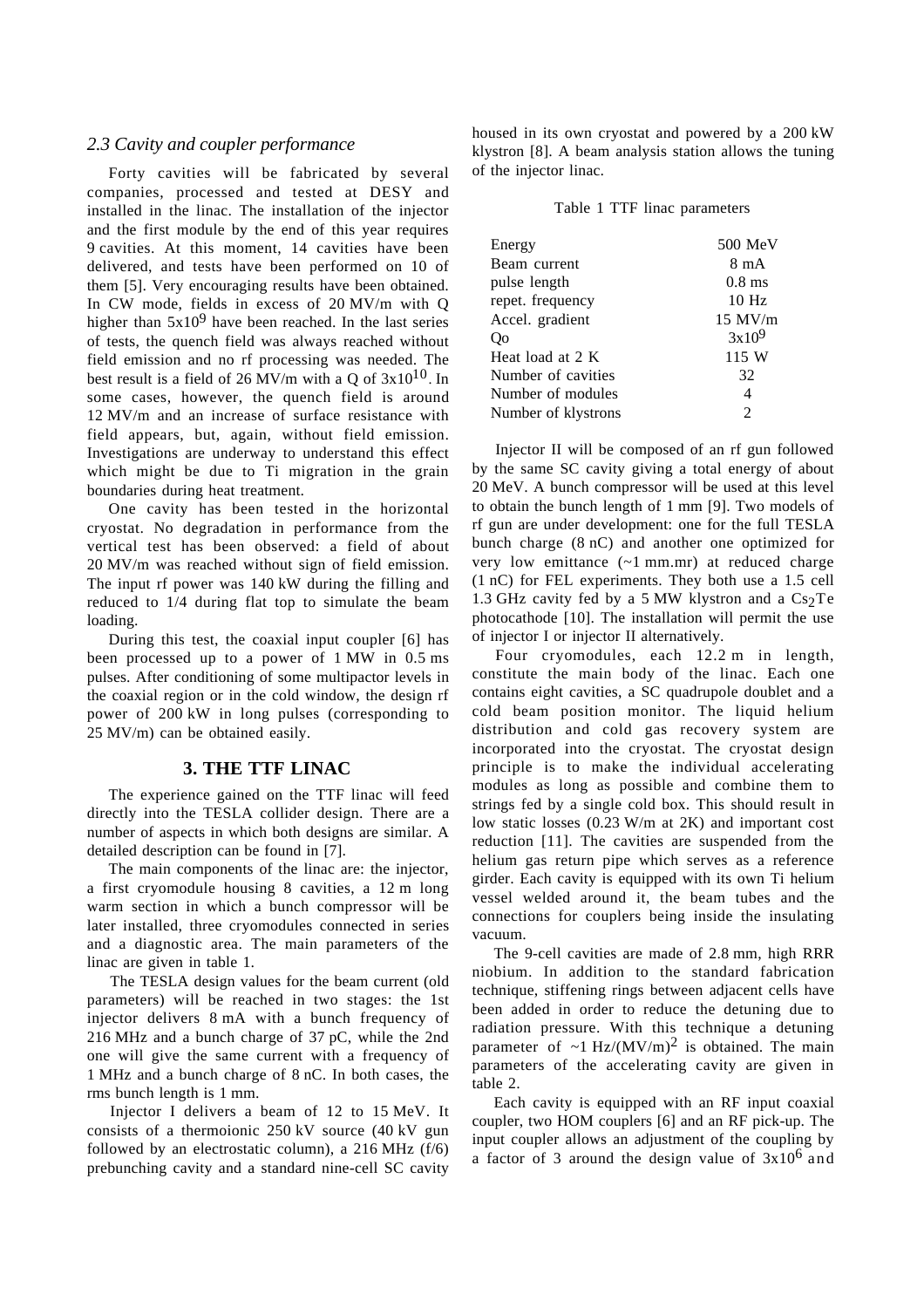tolerates a displacement during cooldown of up to 15 mm. There is a cold window at 70 K, which is installed in the clean room, and a warm window.

Table 2 Parameters of the TTF cavity

| Frequency                          | $1.3$ GHz             |
|------------------------------------|-----------------------|
| Number of cells                    |                       |
| Coupling                           | 1.87 %                |
| Epeak/Eacc                         | $\mathfrak{D}$        |
| R/O                                | 1011 Ohms             |
| long. loss factor ( $\sigma$ =1mm) | $8.5 \text{ V/pC}$    |
| Effective length                   | $1.036 \; \mathrm{m}$ |
| Iris diameter                      | $70 \text{ mm}$       |
| RF power at 25 MV/m                | 206 kW                |
| External Q                         | $3x10^6$              |

Two models of HOM couplers exist, a welded version and a dismountable one. Both have been tested on a SC single cell cavity, the dismountable one was tested on the 9-cell cavity in the horizontal test at the full rf power.

The tuning mechanism acts on the overall length of the cavity, driven by a stepping motor located in the isolation vacuum. The tuning range is 800 kHz, corresponding to about 106 motor steps.

RF power for the 32 cavities of the linac is provided by two klystrons and two modulators, each klystron delivering a power of 4.5 MW with pulse length of up to 2 ms. The power is distributed to the cavities by means of directional couplers. For each cavity, there is a three stub wave guide tuner for impedance matching and adjustment of phase by  $\pm 30$ deg. Individual low power circulators are installed on each cavity.

# **4. PRESENT STATUS**

### *4.1 Injector*

The complete 250 kV beam line has been installed at DESY. The design beam characteristics have been obtained and tests on different components and monitors have been performed [12]. Table 3 gives the results of some measurements.

#### table 3 Injector tests results

|                   | Design            | Measured          |
|-------------------|-------------------|-------------------|
| current           | $8 \text{ mA}$    | $>8$ mA           |
| energy            | $250 \text{ keV}$ | $250 \text{ keV}$ |
| pulse length      | $0.8$ ms          | $0.8$ ms          |
| rep. rate         | 216MHz            | 216 MHz           |
| micro pulse width | $<640$ ps         | $600$ ps          |
| rms emittance     | $<$ 5 mm.mr       | $3-4$ mm.mr       |

After successful test in the horizontal cryostat (see above), the SC cavity is being mounted in its cryostat. The complete injector will be ready for delivering a 15 MeV beam in September.

# *4.2 Cryostat, cryogenic system*

The complete tooling for assembling the string of 8 cavities and the SC quadrupoles in the cryostat has been installed at the end of 95. The vacuum vessel and the other components of the cryostat have been delivered. The vacuum vessel, made of carbon steel has been demagnetized. A complete test mounting with one cavity has been performed, which permitted optimization of the tooling and the mounting procedure. It has been checked that the cavities can be aligned with an accuracy of 0.2 mm.

The cryogenic system [13], with a cooling capacity of 100 W in a first stage, will be fully operational in September.

# *4.3 RF system*

RF power for the linac will be provided by two klystrons and two modulators, each delivering 4.5 MW at a pulse length ot 2 ms. The first rf power source exists [14] and is extensively used for testing cavities and components. It will be used for the first module of 8 cavities for which the wave-guide system is installed.

The low level rf control system is under tests on cavities in the horizontal cryostat under full power. The bunch to bunch energy dispersion must be reduced to very low level (in TESLA a value of  $\sim 3x10^{-4}$  is assumed). The control system will regulate the vectorsum of 16 cavities which are fed by a common klystron. Its operation should keep the extra-power needed at a minimum value [15]. The design for TTF is challenging:

- The Lorentz force detunes the cavity by more than one bandwith during the beam pulse.
- Microphonics modulate the initial detuning of the cavity.
- The calibration of the vector-sum must be very accurate.
- Dispersions in the characteristics of the cavities must be taken into account.

Two systems are developed at DESY, with the goal to compare the performance of analog versus digital feedback system [16,17]. With both system, a field regulation which meets the specifications for the 1st module has been obtained under high gradient operation (a few tenths of a degree in phase and a few  $10^{-3}$  in amplitude). In addition, the control system for the injector cavity has been tested successfully at Saclay on the MACSE linac.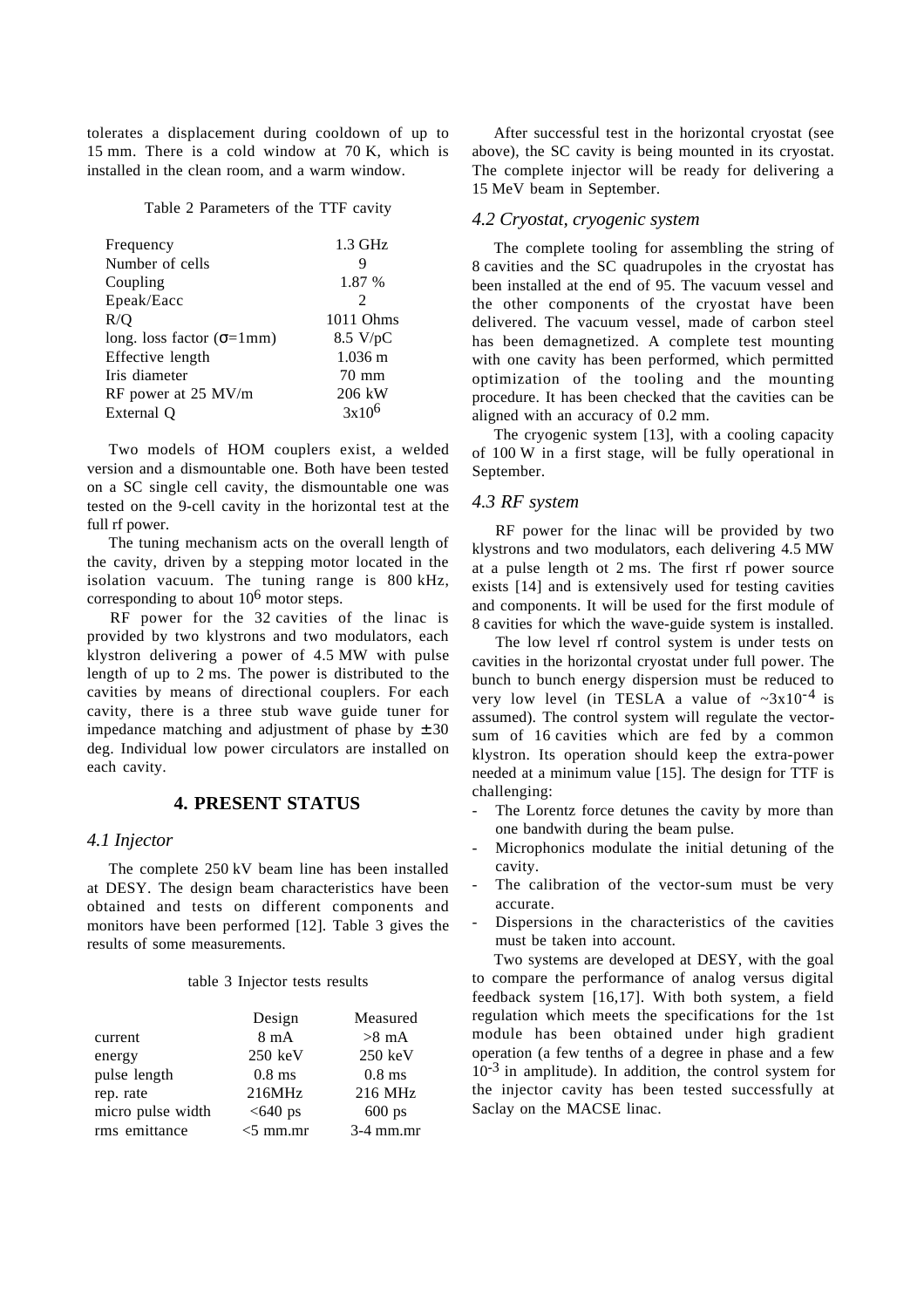# *4.4 Beam lines and monitors*

Most of the components of the beam line exist and are being installed. The first low energy beam (140 MeV) will be transported to the end station through a temporary beam line. The complete installation will be accomplished in September 96.

All components of the beam monitoring system will be installed on the warm beam lines in September. The system includes the following elements:

- Toroid ferrite transformers for beam intensity measurements and beam loss detection during the pulse [18]. The system has been tested with the 250 keV beam.
- Beam position monitors: Strip-line BPM, with a resolution of  $\sim 100 \mu \text{m}$ , and cavity BPM, with resolution of  $\sim 10 \mu m$  will be used. The cavity BPM is also used at cold temperature inside the cryomodules.
- Beam profile monitors: OTR monitors, wirescanners and SEM-grids will be used. The OTR stations will be equipped with different detectors and give measurements of several beam parameters in addition to profile: bunch length (streak camera and measurement of coherent radiation) and beam energy (angular distribution). The SEM-grids will be mainly used to measure the energy distribution.

# **5. SCHEDULE AND EXPERIMENTS**

### *5.1 First module, injector I*

The injector I will deliver a 15 MeV beam in September 96. The first module with 8 cavities should be installed by the end of the year giving a beam energy of about 140 MeV. The experimental program [19] for the year 97 includes:

- Measurements of cavity performance in linac environment.
- Cryostat behavior: losses, alignment of cavities.
- RF to beam power transfer: test of the rf control system.
- RF steering effect of couplers by measuring the beam displacement for various rf phases.
- Measurement of dark current.

### *5.2 Modules 2 and 3, injector II*

By the end of 97, two more 8-cavity modules will be installed, resulting in an energy of about 400 MeV. The injector II will also be available. The experimental program with this equipment, starting in 98 is twofold: TESLA and FEL.

TESLA: With the high charge beam, the parameters involved in the design of the collider will be measured.

- HOM power deposited at T=2 K and choice of absorber at intermediate temperature.

- Cavity offset measurement with HOM power on dipole modes.
- short range and long range wakefields evaluation, damping of HOM with beam on axis and off axis.

FEL: A demonstration of feasibility of a free electron laser operating in the SASE mode is scheduled at this stage [20]. A bunch compressor will be installed after the 1st module to reduce the bunch length to 0.2 mm.

### *5.3 Future plans*

For the longer term future, it is planned to double the length of the linac to 1 GeV and to operate a VUV light source yielding a coherent, very bright beam of photons with wavelength tuneable between 20 nm and 6 nm.

The linac extension would be composed of optimized versions of the components of TESLA.

# **6. CONCLUSION**

The first part of the TTF linac is being installed and should deliver a 140 MeV beam by the end of 96. The year 97 will be devoted to experiments with this beam and the preparation of the remaining modules and the high charge injector. Experiments on free electron laser are scheduled in 98.